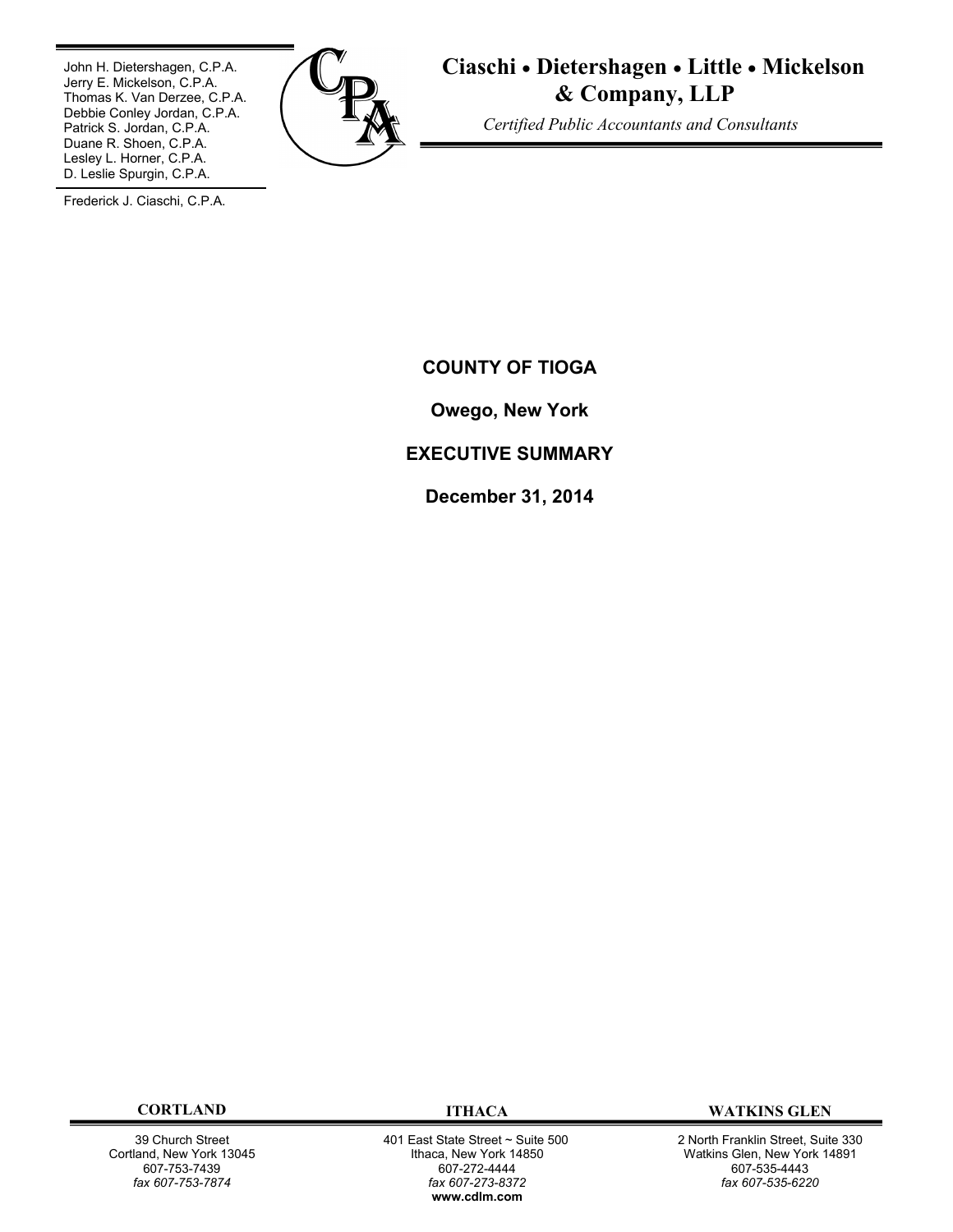## COUNTY OF TIOGA

## EXECUTIVE SUMMARY OF 2014 AUDIT REPORT AND FINDINGS

Independent Auditor's Report on Basic Financial Statements

Independent Auditor's Report on Supplemental Financial Information

Report on Internal Control Over Financial Reporting and on Compliance and Other Matters Based on an Audit of Financial Statements Performed in Accordance with *Government Auditing Standards*

### **Basic Financial Statements Description of Report and Findings**

**Unmodified opinion** on the County of Tioga's (the County's) financial statements for the year ended December 31, 2014.

**Unmodified report** on supplemental financial information in relation to primary audit report.

Reports on the County's internal control over financial reporting based on the auditor's understanding of the internal control structure and assessment of control risk obtained as part of the audit of the basic financial statements. This report identified **one significant deficiency and no material weaknesses in internal control.**

Report on the County's compliance with laws and regulations that may have a direct and material effect on the financial statements. This report identified **no material instances of noncompliance.**

Management Comment Letter Letter Letter of comments dated September 11, 2015 discusses three

Independent Auditor's Report on Compliance for Each Major Program and on Internal Control Over Compliance required by OMB Circular A-133

Report on Schedule of Expenditures of Federal Awards

Communication with Those Charged with Goverance at the Conclusion of the Audit

#### **Single Audit (OMB A-133) Report Description of Report and Findings**

items, two of which have been resolved.

Report on 1) the County's internal control structure policies and procedures used in administering federal award programs; 2) compliance with general requirements of the County's federal awards; and 3) compliance with specific requirements applicable to its major federal award programs. This report identified **no instances of noncompliance and no material weaknesses.**

**Unmodified report** on the Schedule of Expenditures of Federal Awards supplemental information in relation to the primary audit report. Federal expenditures amounted to \$12,351,997.

A letter that specifically addresses certain required communications to the Legislature in accordance with professional standards - there were **no comments of concern** to be reported regarding the following:

- Qualitative Aspects of Accounting Practices
- Difficulties Encountered in Performing the Audit
- Corrected and Uncorrected Misstatements
- Disagreements with Management
- Management Representations
- Management Consultations with Other Independent **Accountants**
- Other Audit Findings or Issues
- Other Matters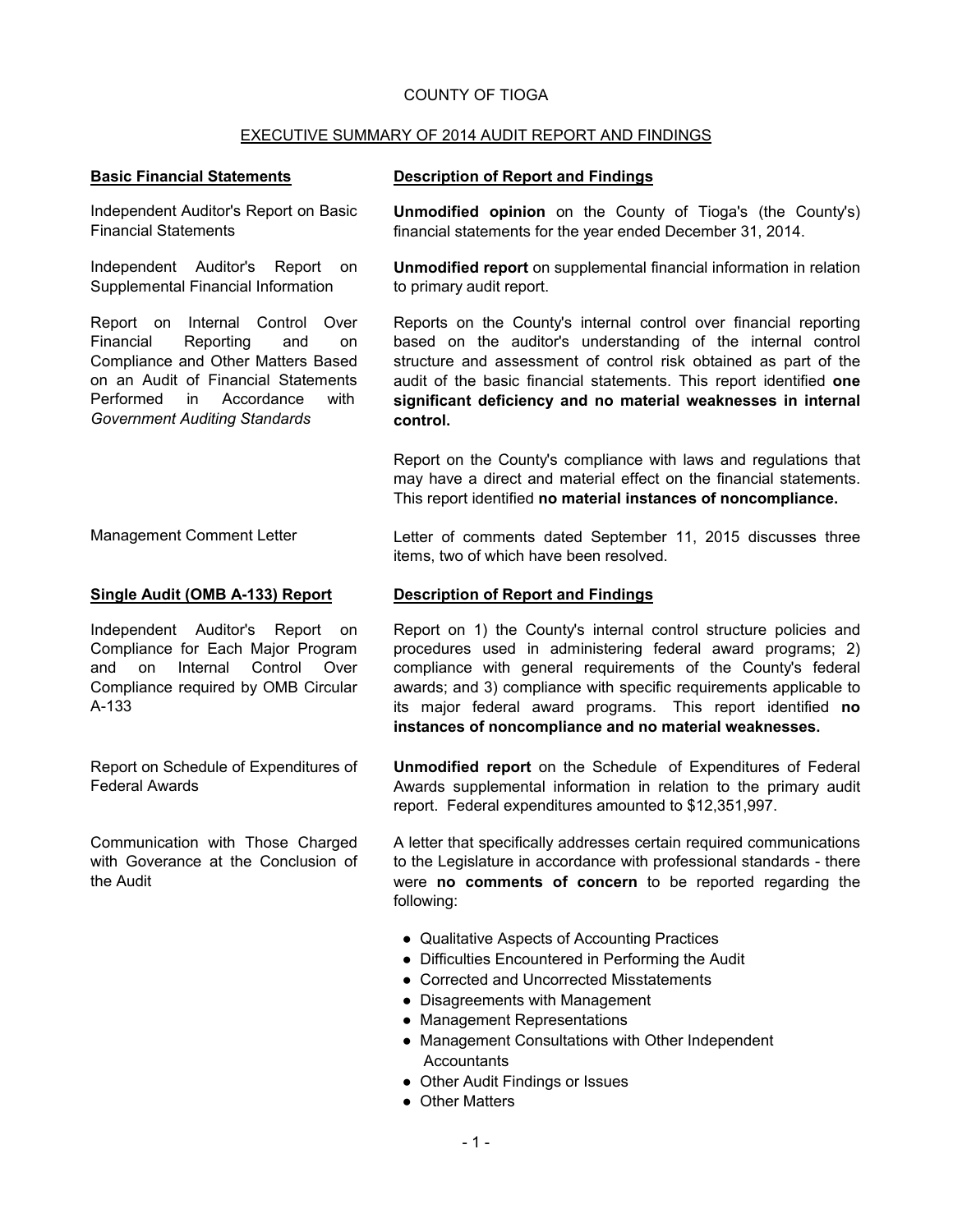# COUNTY OF TIOGA

# 5 YEAR FINANCIAL STATEMENT ANALYSIS

| <b>GENERAL FUND</b>                                        | 12/31/14         |      | 12/31/13   | 12/31/12         |               | 12/31/11   |      | 12/31/10   |
|------------------------------------------------------------|------------------|------|------------|------------------|---------------|------------|------|------------|
|                                                            |                  |      |            |                  |               |            |      |            |
| <b>ASSETS</b><br>Cash and investments                      | \$<br>13,075,438 | S.   | 11,675,314 | \$<br>10,972,716 | \$            | 13,173,961 | \$   | 11,153,897 |
| Taxes receivable                                           | 6,404,030        |      | 6,254,643  | 7,124,699        |               | 5,900,648  |      | 5,382,910  |
| Due from state and federal                                 | 6,555,906        |      | 5,452,958  | 7,683,603        |               | 5,407,426  |      | 6,625,293  |
| Other receivables                                          | 1,006,230        |      | 792,221    | 872,561          |               | 675,863    |      | 187,813    |
| Prepaid expenses                                           | 847,111          |      | 1,379,495  | 781,314          |               | 677,957    |      | 499,385    |
|                                                            |                  |      |            |                  |               | $-0-$      |      |            |
| Due from other governments                                 | 40,506           |      | -0-        | 25,640           |               |            |      | 27,490     |
| Due from other funds                                       | 3,258,689        |      | 346,556    | 529,964          |               | 369,452    |      | 2,150,239  |
| <b>Total Assets</b>                                        | 31,187,910       | - \$ | 25,901,187 | \$<br>27,990,497 | S.            | 26,205,307 | - SS | 26,027,027 |
| <b>LIABILITIES AND DEFERRED INFLOWS OF RESOURCES</b>       |                  |      |            |                  |               |            |      |            |
| Accounts payable and accruals                              | \$<br>2,206,434  | \$   | 2,431,351  | \$<br>2,184,705  | $\sqrt[6]{2}$ | 2,136,631  | \$   | 2,336,103  |
| Due to other governments                                   | 4,512,729        |      | 4,405,529  | 6,294,390        |               | 5,136,504  |      | 5,064,472  |
| Due to other funds                                         | 2,605,343        |      | 1,808,234  | 3,190,052        |               | 3,436,484  |      | 304,023    |
| Deferred revenue                                           | 2,669,387        |      | 956,016    | 840,740          |               | 980,582    |      | 555,379    |
| Deferred inflows of resources                              | 2,259,071        |      | 2,031,514  | 1,957,440        |               | 1,745,533  |      | 1,726,978  |
| <b>Total Liabilities and Deferred Inflows of Resources</b> | 14,252,964       |      | 11,632,644 | 14,467,327       |               | 13,435,734 |      | 9,986,955  |
| <b>FUND BALANCES</b>                                       |                  |      |            |                  |               |            |      |            |
| Nonspendable                                               | 847,111          |      | 1,379,495  | 781,314          |               | 677,957    |      | 499,385    |
| Restricted                                                 | 417,236          |      | 486,834    | 475,097          |               | 441,851    |      | 375,965    |
| Assigned                                                   | 2,477,096        |      | 1,887,753  | 3,753,013        |               | 6,464,067  |      | 5,463,742  |
| Unassigned                                                 | 13,193,503       |      | 10,514,461 | 8,513,746        |               | 5,185,698  |      | 9,700,980  |
| <b>Total Fund Balances</b>                                 | 16,934,946       |      | 14,268,543 | 13,523,170       |               | 12,769,573 |      | 16,040,072 |
| Total Liabilities and Deferred Inflows of Resources,       |                  |      |            |                  |               |            |      |            |
| and Fund Balances                                          | \$<br>31,187,910 | \$   | 25,901,187 | \$<br>27,990,497 | \$            | 26,205,307 | \$   | 26,027,027 |

Note: Abstracted from audited financials - See audit reports for complete information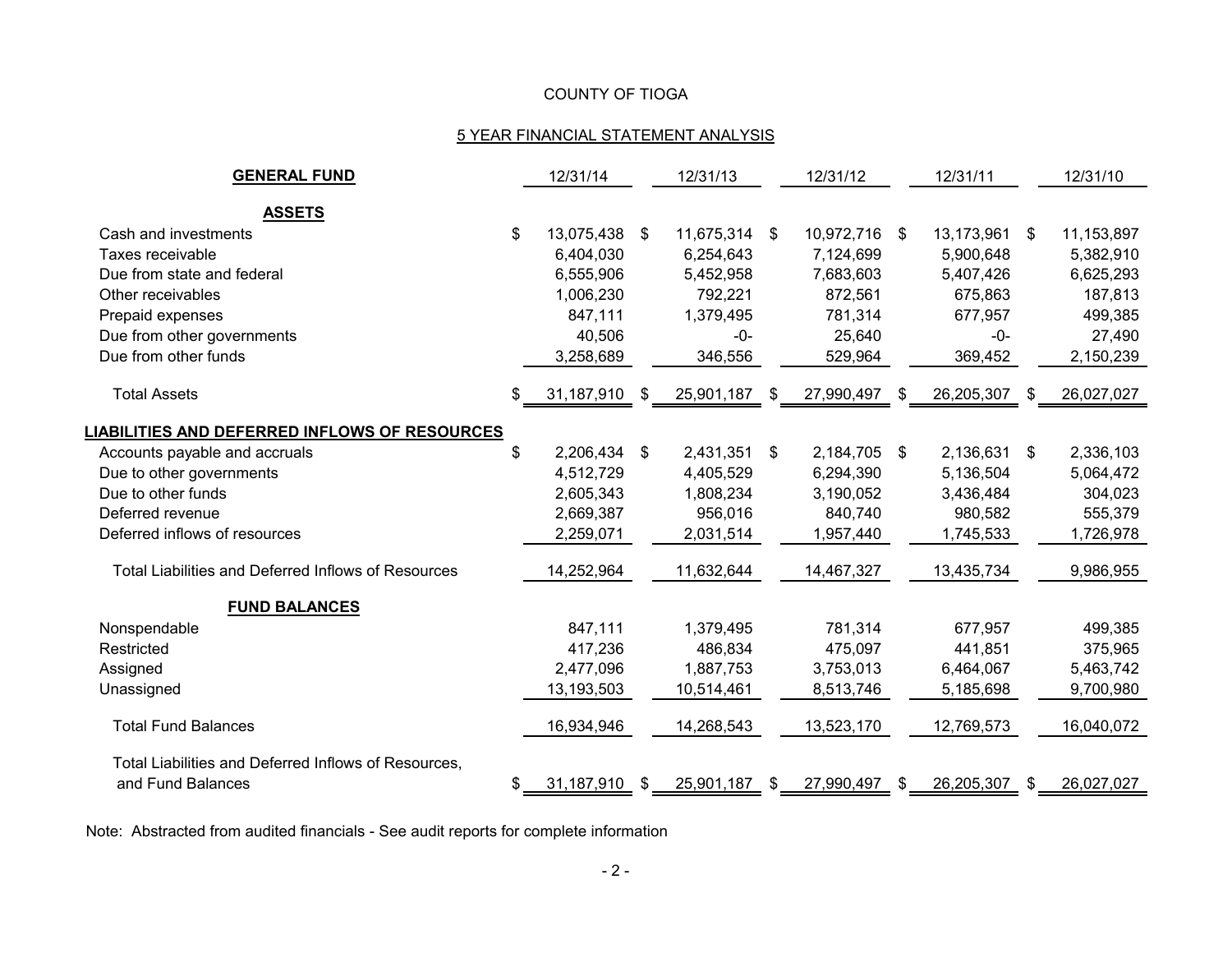## COUNTY OF TIOGA 5 YEAR FINANCIAL STATEMENT ANALYSIS (CONTINUED)

|                                       |    | 12/31/14    | 12/31/13         |    | 12/31/12      |    | 12/31/11      |    | 12/31/10    |
|---------------------------------------|----|-------------|------------------|----|---------------|----|---------------|----|-------------|
| <b>REVENUES</b>                       |    |             |                  |    |               |    |               |    |             |
| Real property taxes and tax items     | \$ | 23,390,519  | \$<br>23,947,541 | \$ | 22,831,313    | \$ | 22,569,265 \$ |    | 22,479,665  |
| Nonproperty tax items                 |    | 19,892,019  | 18,823,090       |    | 19,778,733    |    | 18,573,837    |    | 16,858,161  |
| Departmental income                   |    | 4,697,165   | 7,195,471        |    | 7,243,322     |    | 6,583,679     |    | 8,221,866   |
| Intergovernmental charges             |    | 555,946     | 516,905          |    | 725,519       |    | 479,682       |    | 704,385     |
| Use of money and property             |    | 48,711      | 61,913           |    | 83,659        |    | 223,481       |    | 102,965     |
| Fines and forfeitures                 |    | 99,849      | 99,364           |    | 121,401       |    | 116,642       |    | 117,600     |
| Other                                 |    | 521,428     | 331,431          |    | 372,429       |    | 579,616       |    | 452,311     |
| State sources                         |    | 9,509,821   | 8,810,869        |    | 10,025,619    |    | 9,194,566     |    | 9,137,655   |
| Federal sources                       |    | 7,138,990   | 8,028,295        |    | 7,786,462     |    | 6,801,319     |    | 9,043,633   |
| <b>Total Revenues</b>                 |    | 65,854,448  | 67,814,879       |    | 68,968,457    |    | 65,122,087    |    | 67,118,241  |
| <b>EXPENDITURES</b>                   |    |             |                  |    |               |    |               |    |             |
| General governmental support          |    | 10,660,758  | 10,331,288       |    | 10,461,164    |    | 10,062,138    |    | 9,471,874   |
| Education                             |    | 4,501,850   | 4,269,886        |    | 4,164,315     |    | 4,405,340     |    | 4,494,316   |
| Public safety                         |    | 7,131,869   | 7,268,216        |    | 7,132,224     |    | 6,740,298     |    | 6,868,533   |
| Public health                         |    | 4,740,561   | 6,008,829        |    | 6,700,779     |    | 7,094,388     |    | 7,092,383   |
| Transportation                        |    | 1,179,181   | 987,387          |    | 813,822       |    | 869,717       |    | 1,072,579   |
| Economic assistance and opportunity   |    | 19,629,686  | 20,746,825       |    | 21,058,883    |    | 20,270,319    |    | 19,879,247  |
| Culture and recreation                |    | 338,028     | 285,172          |    | 322,207       |    | 223,387       |    | 229,476     |
| Home and community service            |    | 704,465     | 702,591          |    | 632,540       |    | 608,096       |    | 605,536     |
| Employee benefits                     |    | 11,074,461  | 12,176,498       |    | 11,787,400    |    | 11,125,587    |    | 10,089,514  |
| Debt service (principal and interest) |    | 1,822,886   | 1,654,580        |    | 1,694,739     |    | 1,341,163     |    | 874,600     |
| <b>Total Expenditures</b>             |    | 61,783,745  | 64,431,272       |    | 64,768,073    |    | 62,740,433    |    | 60,678,058  |
| <b>Excess of Revenues</b>             |    | 4,070,703   | 3,383,607        |    | 4,200,384     |    | 2,381,654     |    | 6,440,183   |
| Transfers (out)                       |    | (1,404,300) | (2,638,234)      |    | (3, 446, 787) |    | (5,652,153)   |    | (1,022,637) |
| Net Change in Fund Balance            | \$ | 2,666,403   | \$<br>745,373    | \$ | 753,597       | \$ | (3,270,499)   | \$ | 5,417,546   |
| Restatement                           | S  | $-0-$       | -0-              | 8  | -0-           | S  | -0-           | S. | (404, 963)  |

Note: Abstracted from audited financials - See audit reports for complete information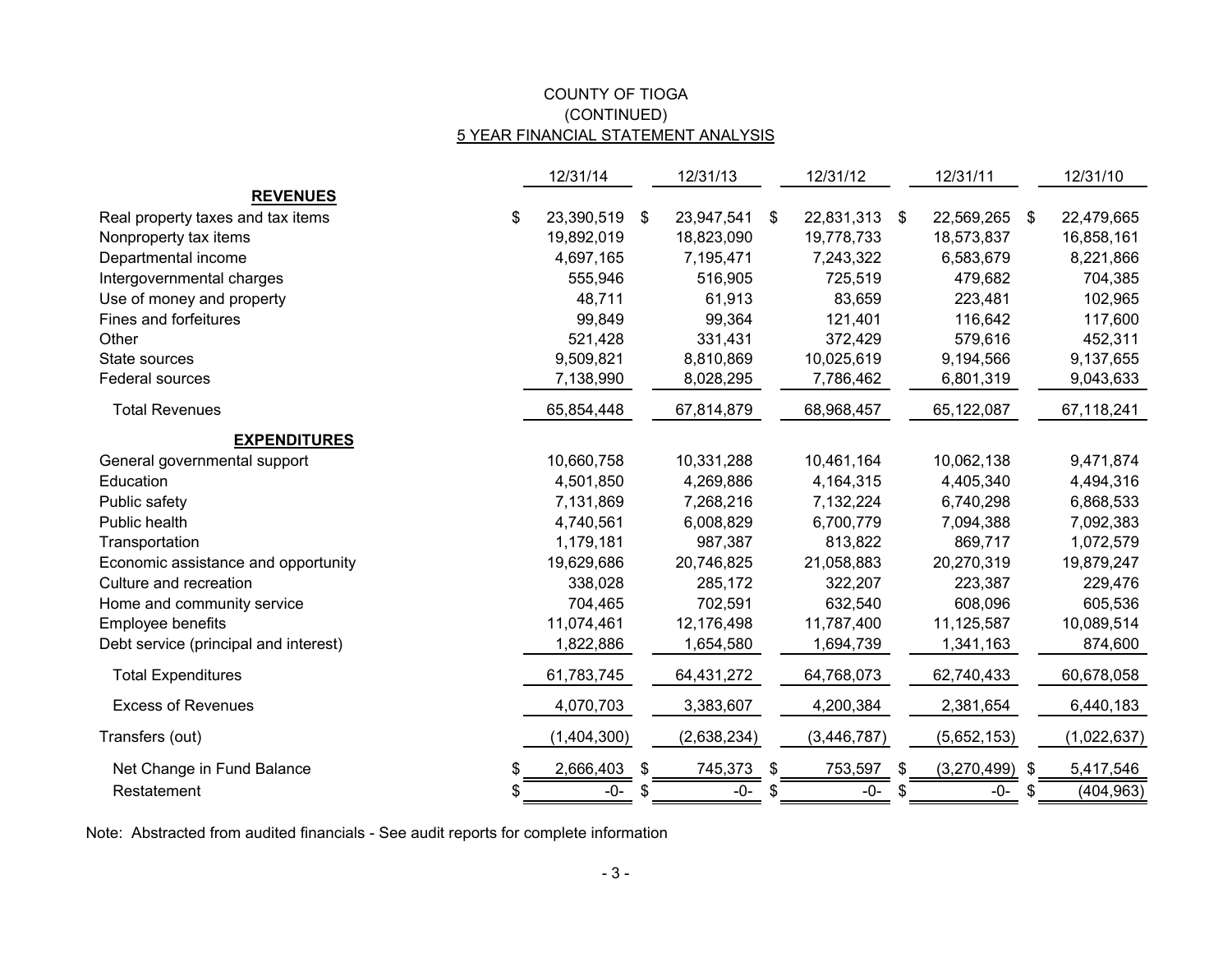## COUNTY OF TIOGA (CONTINUED) 5 YEAR FINANCIAL STATEMENT ANALYSIS

|                                   | 12/31/14  |  | 12/31/13  |  | 12/31/12   |  | 12/31/11   | 12/31/10  |  |
|-----------------------------------|-----------|--|-----------|--|------------|--|------------|-----------|--|
| <b>EXPENDITURES AND TRANSFERS</b> |           |  |           |  |            |  |            |           |  |
| IN OTHER FUNDS                    |           |  |           |  |            |  |            |           |  |
| Refuse and Garbage Fund           | .195.461  |  | ,203,723  |  | 219,529. ا |  | 1,187,363  | ,229,018  |  |
| County Road Fund                  | 1,933,001 |  | ,961,094  |  | ,960,461   |  | 984,096. ا | ,846,969  |  |
| Road Machinery Fund               | 660,376   |  | 689,875   |  | 634,345    |  | 637,672    | 616,333   |  |
| <b>Special Grant Fund</b>         | 496,493   |  | 467,590   |  | 1,375,583  |  | 288,918    | 688,571   |  |
| Capital Projects Funds            | 8,540,816 |  | 5,244,341 |  | 5,659,829  |  | 10,487,725 | 6,007,097 |  |

Note: Abstracted from audited financials - See audit reports for complete information